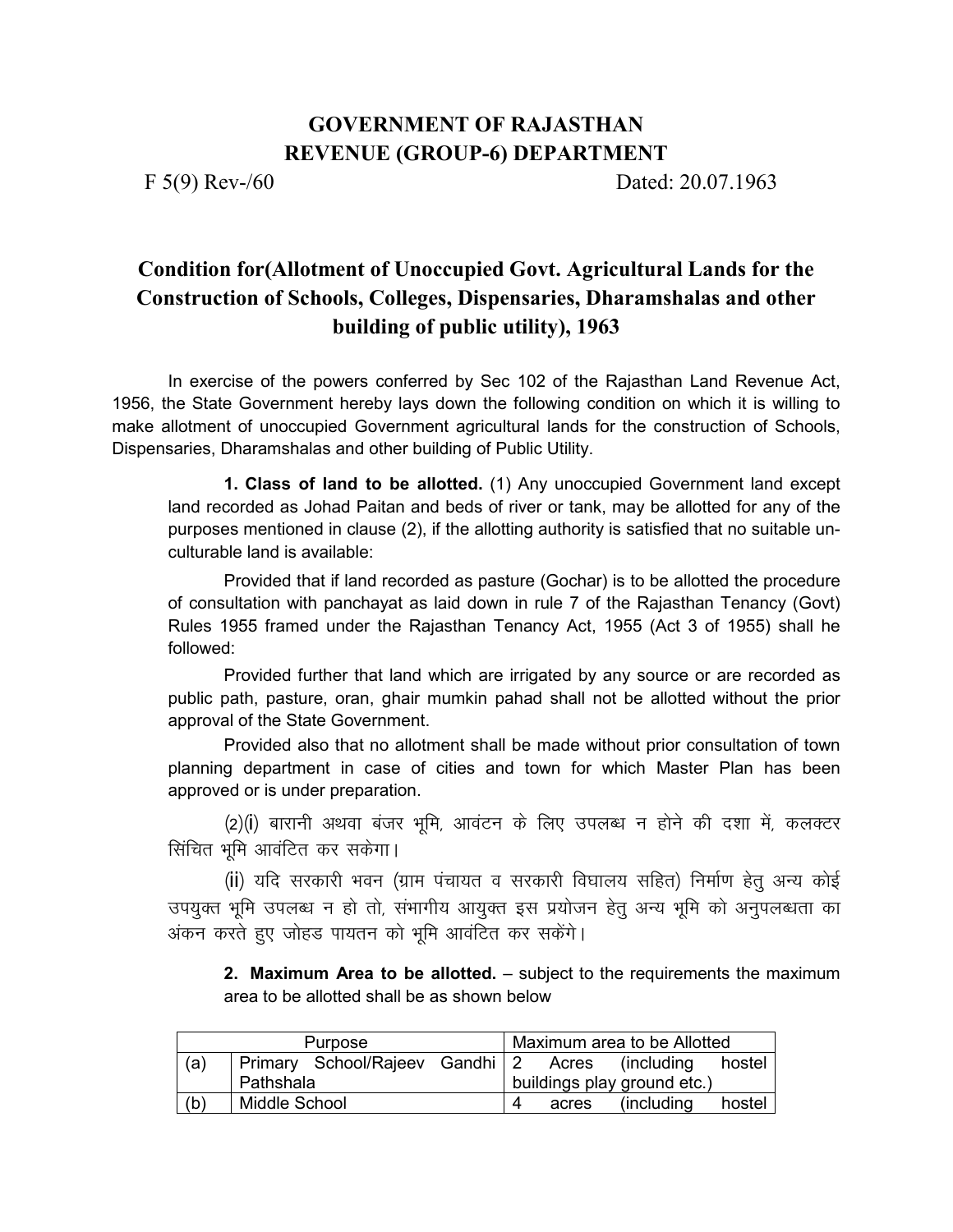|       |                                                            | buildings play ground etc.)          |  |
|-------|------------------------------------------------------------|--------------------------------------|--|
| (bb)  | Government Industrial Training                             | (including<br>hostel<br>6.5<br>acres |  |
|       | Institute                                                  | building, play ground and quarters   |  |
|       |                                                            | for teachers and staff members);     |  |
| (c)   | Secondary School/ Senior                                   | (including<br>hostel<br>7<br>acres   |  |
|       | Secondary School/BSTC School                               | play ground<br>buildings<br>and      |  |
|       |                                                            | quarters for teachers and staff      |  |
|       |                                                            | members etc.)                        |  |
| (d)   | Graduate<br>Degree<br>and<br>Post                          | (including<br>hostel<br>15<br>acres  |  |
|       | College                                                    | play ground<br>buildings<br>and      |  |
|       |                                                            | {residential facilities for teachers |  |
|       |                                                            | and staff members)                   |  |
| (dd)  | <b>Universities</b>                                        | (including<br>hostel<br>30<br>acres  |  |
|       |                                                            | play<br>ground<br>and<br>buildings   |  |
|       |                                                            | residential facilities for teachers  |  |
|       |                                                            | and staff members)                   |  |
| (e)   | Central School (managed<br>by                              | 15 acres (including school and       |  |
|       | Kendriya Vidhyalaya Sangthan)                              | hostel buildings, play ground and    |  |
|       |                                                            | residential facilities for teachers  |  |
|       |                                                            | and staff members)                   |  |
| (f)   | Navodaya Vidhyalaya managed                                | 30 acres (including school and       |  |
|       | Navodaya<br>Vidhyalaya<br>by                               | hostel buildings, play ground and    |  |
|       | Sangthan                                                   | residential facilities for teachers  |  |
|       |                                                            | and staff members)                   |  |
| (g)   | <b>Government Hostel</b>                                   | 2 acres (including hostel ground)    |  |
| (h)   | Panchayat Ghar                                             | 1 acre                               |  |
| (i)   | Public Utilities<br>building<br>and<br><b>Dharamshalas</b> | 1 acre                               |  |
| (j)   | Dispensaries/sub-centers<br>of                             | 1.5 acre (including staff quarters)  |  |
|       | Ayurvedic Medical and Animal                               |                                      |  |
|       | Husbandry Department<br>without                            |                                      |  |
|       | indoor facilities.                                         |                                      |  |
| (k)   | Primary Health Centers/hospital                            | 5 acre (including staff quarters     |  |
|       | in Tehsil and District level with                          | medical shops. Vehicle parking       |  |
|       | indoor facilities                                          | $etc.$ )                             |  |
| (1)   | Government Office Building                                 | 2 acres                              |  |
| (I-a) | For setting up Panorama by the                             | 3 acres;                             |  |
|       | Art and Culture Department                                 |                                      |  |
| (m)   | Girdawar /patwar ghar                                      | $0.5$ acre                           |  |
| (n)   | Temple/Mosque, Gurudwara<br>and                            | $0.5$ acres.                         |  |
|       | other religious places                                     |                                      |  |
| (0)   | setting<br>kiosk<br>For<br>up of<br>by                     | $10$ sqm.                            |  |
|       | educated<br>unemployed<br>youth                            |                                      |  |
|       | belonging to Scheduled Caste                               |                                      |  |
|       | and Schedule Tribes who<br>has                             |                                      |  |
|       | matriculation<br>passed<br>or                              |                                      |  |
|       | equivalent examination                                     |                                      |  |
| (p)   | For setting up of school<br>by                             | 2500 sqm.                            |  |
|       | educated<br>unemployed<br>youth                            |                                      |  |
|       | belonging to Scheduled<br>Caste                            |                                      |  |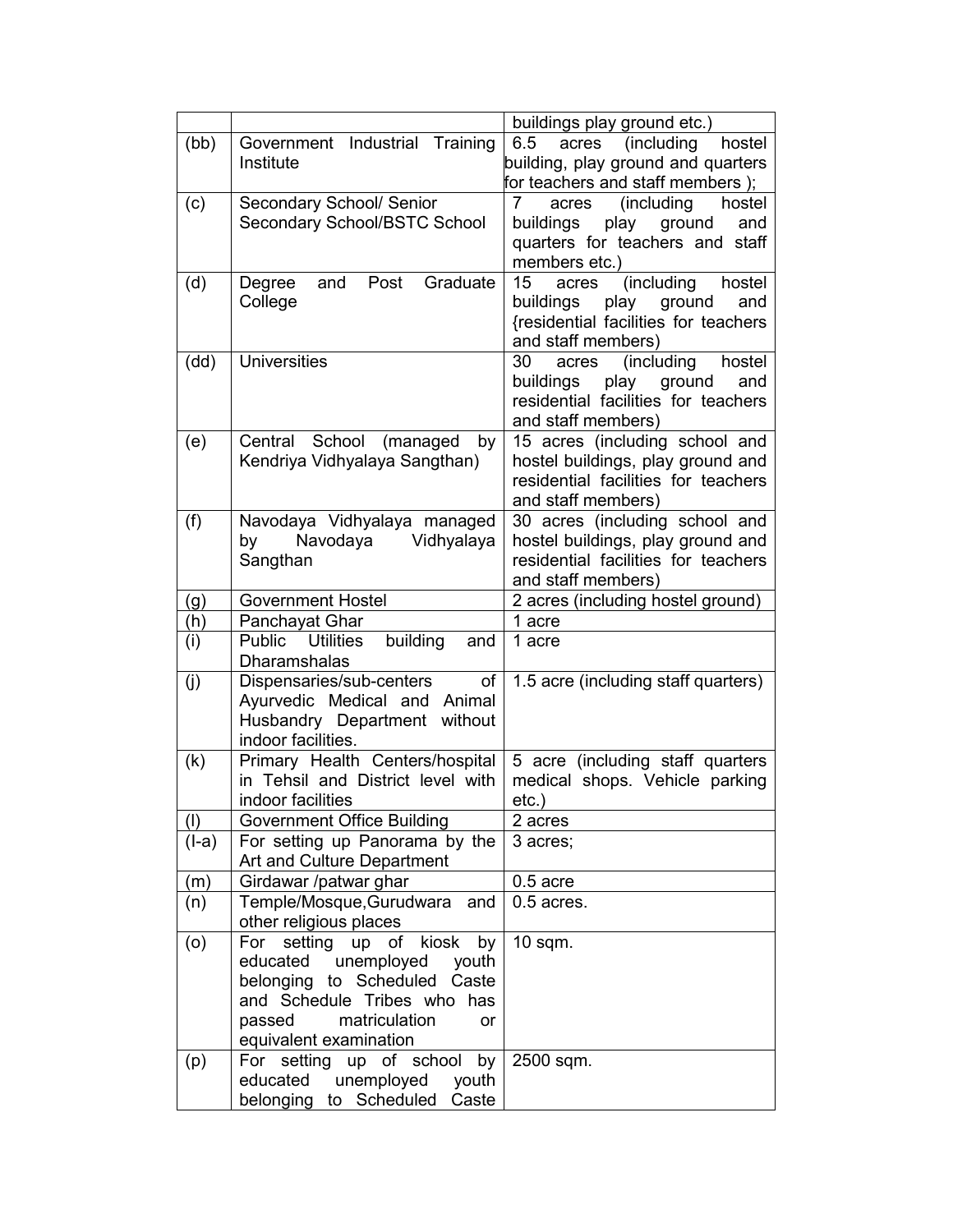|     | and Schedule Tribes who has a<br>post graduate degree in any<br>faculty                                                                                                                                  |           |
|-----|----------------------------------------------------------------------------------------------------------------------------------------------------------------------------------------------------------|-----------|
| (q) | For setting up of Degree College<br>by educated unemployed youth<br>belonging to Scheduled Caste<br>and Schedule Tribes who has a<br>post graduate degree in any<br>faculty                              | 5000 sqm. |
| (r) | For setting up of Veterinary<br>Dispensary by educated<br>unemployed youth belonging to<br>Scheduled Caste and Schedule<br>Tribes who possesses a<br>Bachelor's degree in Veterinary<br><b>Sciences</b>  | 600 sqm.  |
| (s) | For setting up of Veterinary<br>Hospital by educated<br>unemployed youth belonging to<br>Scheduled Caste and Schedule<br>Tribes who possesses<br>a<br>Bachelor's degree in Veterinary<br><b>Sciences</b> | 2000 sqm. |

Provided that the allotment of land for the purpose of sub clause (o), (p), (q), (r) and (s) shall be made outside the urbanisable limits or the peripheral belt of an urban area as defined in section 90-B or the Rajasthan Land Revenue Act 1956.

**Explanation** – For the purpose of sub clause (o), (p), (q), (r) and (s) "Youth" means a person of age group of 18 to 45 years.

| (t) | For setting up of veterinary Hospital by   1620 sq. mts.      |             |
|-----|---------------------------------------------------------------|-------------|
|     | registered veterinary Doctor                                  |             |
| (u) | For setting up of Veterinary Dispensary                       | 486 sq. mts |
|     | Centre (Artificial Insemination Centre)                       |             |
|     | by Veterinary Assistant.                                      |             |
| (v) | For erection of status of a martyr killed   upto 500 sq. mts. |             |
|     | in any defense operation.                                     |             |

**3. Term and condition of allotment** – (i) The allotment shall be made on lease hold basis for a period of 99 years. The lease deed shall be in Form -1.

Provided that charitable institutions to whom land has been allotted on lease hold basis for a period of thirty year and period of lease has not expired and annual payments due under prior allotment have been deposited, shall be entitled to get the lease extended up to the remaining period left to make it 99 years in all; if they deposit the difference amount of premium, payable as per present market value pursuant to provision of sub-clause (ii) and the premium already deposited for the existing lease:

Provided further that in case if the land has been allotted on lease hold basis for a period of thirty years for the purpose of educational, social or economical upliftment of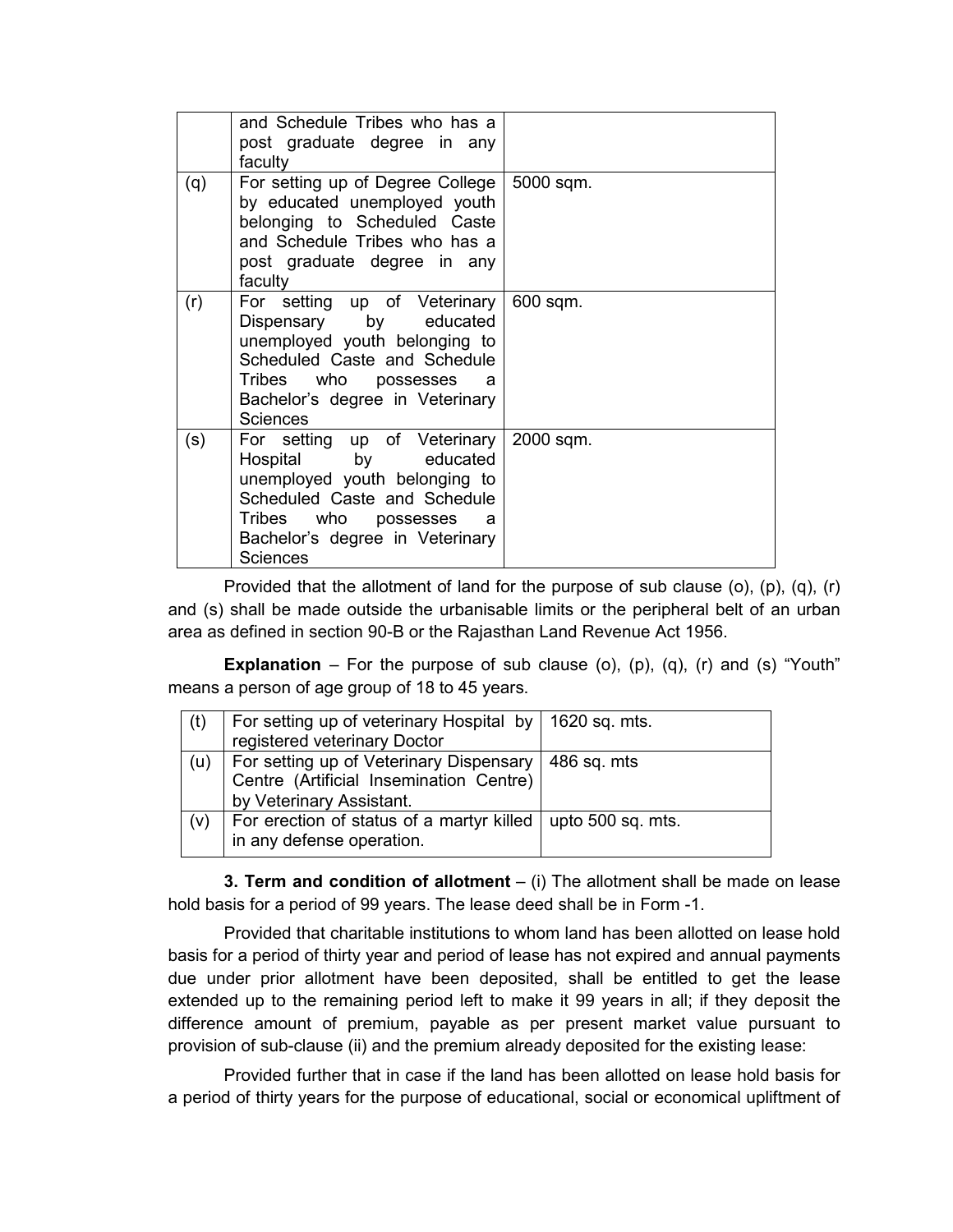the women to the non-government institution and the period of lease has not expired and annual payments due have been deposited, shall be entitled to get the extension of the lease period upto the remaining period left to make it 99 years in all, on payment of twenty five percent of the premium as specified in clause (ii) as late fee:

 Provided also that in case if the lease period of the thirty period has been expired and lessee has not been applied for extension of lease period before expiry of such lease period, application of the extension may be considered if lessee deposits five percent per annum of premium as specified in sub clauses (ii) as late fee:

Provided also that in case of land allotted for educational, social or economical upliftment of women to the non-government institution for a period of thirty years and such period of thirty years has been expired and lessee applies upto September 30, 2018 for extension of lease period, such period may be extended without late fee.

(ii) The allotment to a Government Department or an institution or a local body, or an authority or a Board shall be made free of cost. The allotment to non-government institutions shall be made on a premium at the following rates –

- (a) If allotted land is situated within a municipal boundary of a town or city the premium shall be equivalent to the market rates of agricultural land as recommended by the District Level Committee Constituted under clause (b) of sub rule (1) of rule (2) of the Rajasthan Stamp Rules, 2004 or the rates approved by the inspector general of stamps under sub Rule (1) of Rule 58 of Rajasthan Stamps Rules 2004, or the rates determined by the State Government under sub-rule (3) of rule 58 of the Rajasthan Stamp Rules, 2004, whichever is higher.
- (b) If the land is situated in the rural area premium shall be equivalent to the market rates of agricultural land as recommended by the District Level Committee Constituted under clause (b) of sub rule (1) of rule (2) of the Rajasthan Stamp Rules, 2004 or the rates approved by the inspector general of stamps under sub Rule (1) of Rule 58 of Rajasthan Stamps Rules 2004 or the rates determined by the State Government under subrule (3) of rule 58 of the Rajasthan Stamp Rules, 2004, whichever is higher.

Provided that if the educational and technical training institutions are established for the disabled persons, premium shall be equivalent to 50% of the payable price under this order.

- (c) Deleted by notification dated 26.04.11..
- (d) If the land situated in any rural area is allotted to medical institutions for hospital diagnostic centers and nursing homes. The premium charges shall be as follows –

| Area                        | Rates                                     |
|-----------------------------|-------------------------------------------|
| Upto 10,000 Sq Metres       | 25% of the prevailing market price of the |
|                             | Agriculture land.                         |
| More than 10,000 Sq. Metres | 50% of the prevailing market price of the |
|                             | Agriculture land.                         |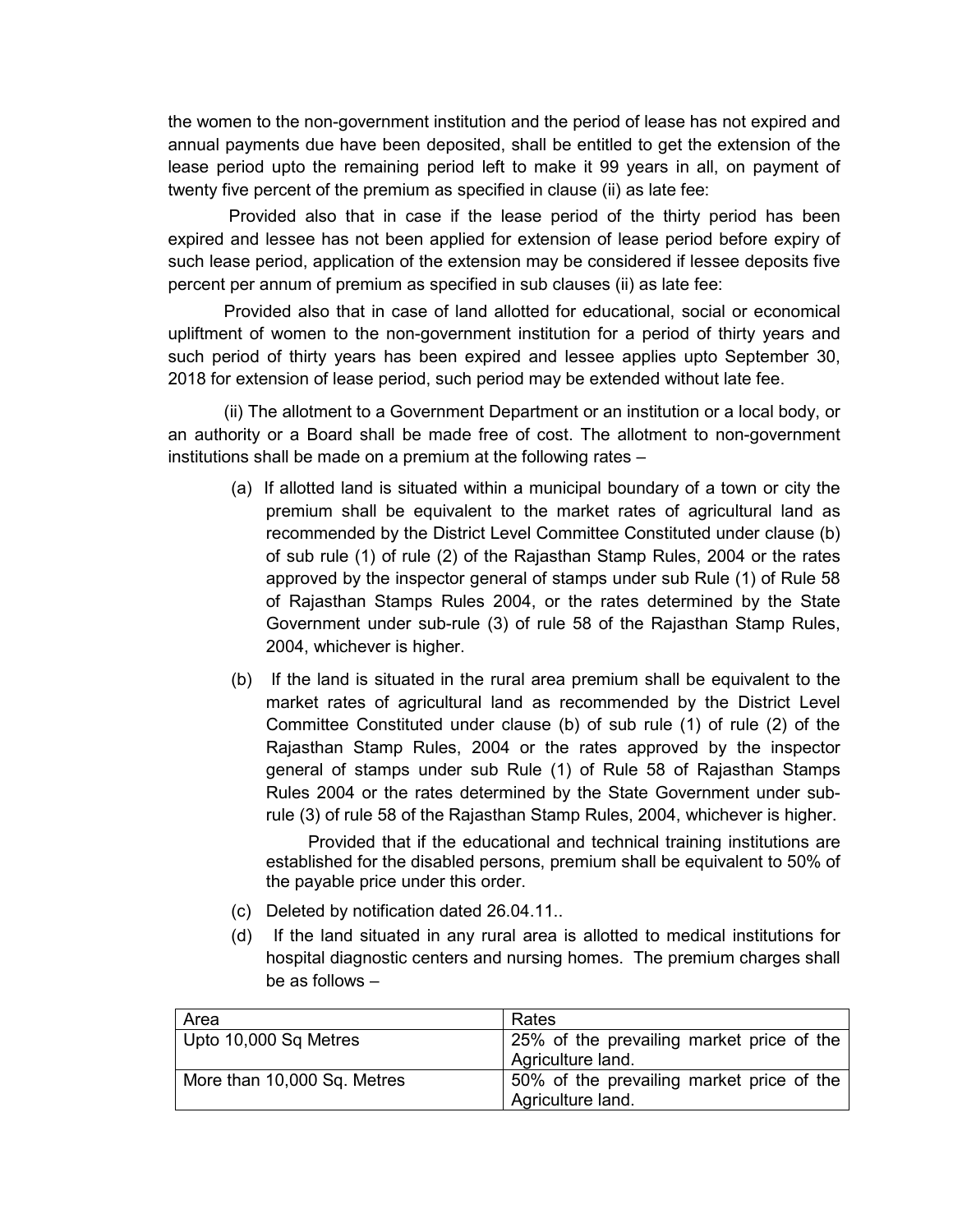Provided that these institutions shall provide minimum 10% of beds free to the B.P.L. cardholders and shall charge 25% of expenditure incurred on treatment, medicine and investigation from B.P.L. Cardholders.

Provided further that if the construction of the institution is not completed by the concerned institute within 3 years from the date of allotment, the allotted land will revert back to the state government automatically and the construction thereon shall be forfeited by the State Government.

Provided that no premium shall be charged in case allotment of land is to be made for the purpose of educational, social or economic upliftment of women, to a non-Government institution.

Provided further that land for community centre, dharamshalas, hostel or school building for scheduled caste, scheduled tribes, other backward classes or minorities may be allotted free of cost upto the area of 5/16, 2 and 2 acres respectively.

Provided also that land shall be allotted free of cost to the person who is eligible for allotment of land under sub-clause (o), (p), (q), (r) and (s) of clause 2 on the condition that such person should be a resident of Rajasthan and bonafide resident of the district in which such kiosk/institute is to be set up and such venture being the first venture to be set up by such a person

Provided also that the free of cost allotment of land for school, college, university and Veterinary hospital, dispensary shall be made on the recommendation of department of primary/Secondary education higher education and animal husbandry respectively

Provided also that in case of allotment of land for the purpose mentioned in sub 2clause (t) or (u) of clause 2, No premium shall be charged.

Provided also that land shall be allotted free of cost for the purpose mentioned in sub-clause (v) of clause 2, but such land shall be allotted only when the work of erection of the statue/Memorial is sanctioned by the competent authority under the M.L.A. Local Area Fund Scheme or the Concerned Collector is satisfied that adequate funds are available for this purpose through contribution/donation by the local people.

(ii-a) Divisions commissioner on recommendation of concerned collector may allot upto an area not extending 1000 sq. yard on free of cost to Non-Government institutions for the following purposes –

- 1. To establish de-addiction centre.
- 2. To establish old age homes.
- 3. To construct and maintain public water huts, urinals and lavatories
- 4. To establish training centers to train the deaf, dumb and disable persons.
- 5. To establish rest houses for pensioners
- 6. To establish night shelter homes.
- 7. To establish press clubs.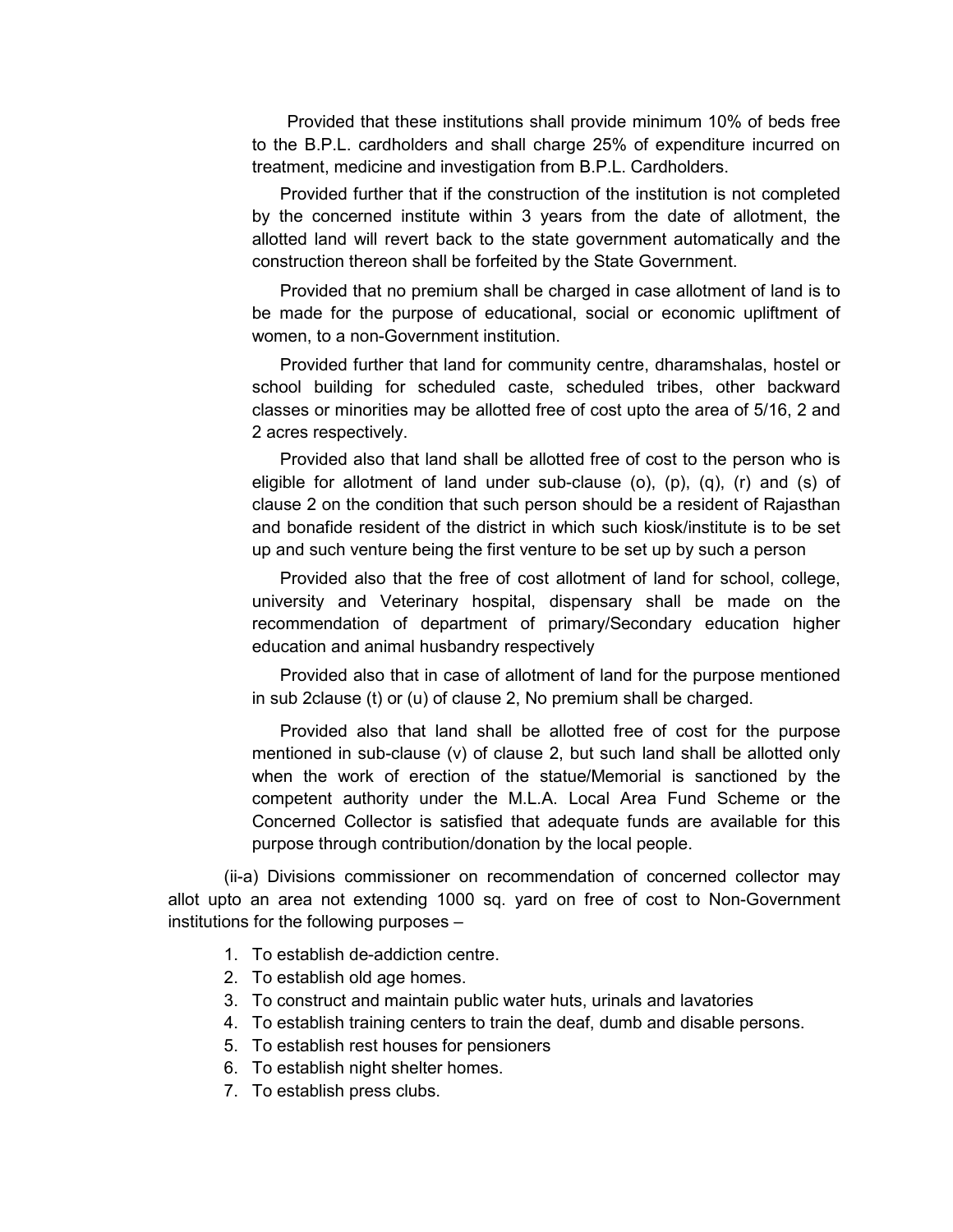- 8. To establish library & reading rooms
- 9. To establish orphanage

 (iii) The land shall be used strictly for the purpose for which it is allotted and the construction of the building for which the land is allotted shall commence within six months of handing over the possession. The allottee shall be within two years of handing over the possession, be liable to complete the construction of the building and also put it to use for the purpose for which the land was allotted:

Provided that if the allottee, after handing over the possession fails to commence and complete the construction of building within the period specified above, the State Government may, on the application of the allottee, extend the period upto two years. In case of non-government institution such period of two years shall only be extended on payment of prevailing market price of land calculated on the basis of market rates determined by the District Level Committee, after deducting premium charged at the time of allotment.

Provided further if the allottee of land desires to use the land for any purpose, other than the purpose for which the land was allotted as specified in clause 2, the state Government on the application of the allottee, may grant permission for use of land of such other purpose. In case of non-governmental institution such permission shall only be granted on the payment of prevailing market price of the land calculated on the basis of market rates determined by the District Level Committee;

(iv) The land shall vest in the State Government.

(v) The building constructed or the institution started on the allotted land shall be used for the benefit of the public sale. Sub-letting or transfer in any form of the allotted land building constructed thereupon shall not be made without the prior approval of the allotting authority. The allotting authority shall while allowing the transfer charge fresh premium from the transferee as prescribed in clause (ii) above:

Provided that in case where the land is allotted free of cost to the Government Department or an Institution or Local Body or an Authority or a Board owned or controlled by the State Government desires to sub lease any part of the area so allotted to it and interest therein, they may sub lease any part of the land to the Central Government or Non-Governmental Institution, with the prior permission of the Allotting Authority, for the purpose of educational, research or technical training for the period upto 20 years on the following conditions, namely:-

(a) That in rural areas lease rent paid annually by sub-lessee shall be equivalent to one percent of the rates recommended or determined for assessment of market value under rule 58 of the Rajasthan Stamp Rules, 2004 or equal to rent paid by the Sub-Lessee to the lessee Department or an Institution or a Local Body or an Authority or a Board, as the case may be, whichever is higher. In urban areas lease rent paid annually shall be equivalent to two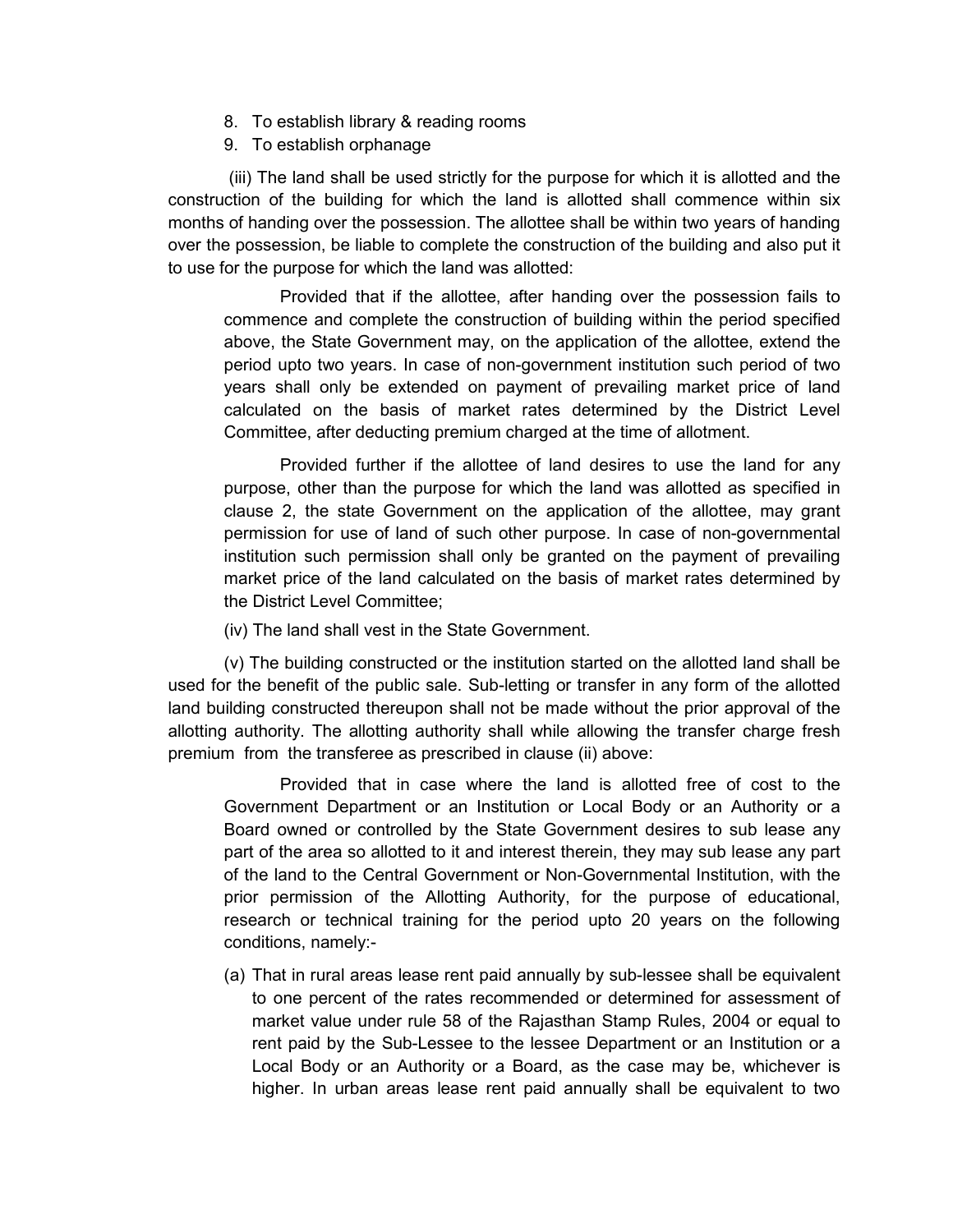percent of the rates recommended or determined for assessment of market value under rule 58 of the Rajasthan Stamp Rules, 2004 or equal to rent paid by the sub-lessee to the lessee Department or an Institution or a Local Body or an Authority or a Board, as the case may be, whichever is higher;

- (b) That the sub-lease period may be extended for another 10 years;
- (c) That the area to be given on sub-lease shall not exceed upto three fourth of the total leased area in any case;
- (d) That the sub-lessee shall not be allowed to mortgage to any financial institution or any authority for obtaining loan or as security on the sub-leased area;
- (e) That the land shall be used strictly for the purpose for which it is sub leased. It shall not be use for any commercial purpose;
- (f) That the sub lessee shall not be allowed to avail such kind of arrangement i.e. sub-lease more than one place in Rajasthan;
- (g) That permanent structure including tube wells, electricity installation, trees, plants and anything of immovable nature created on such land shall be the property of the state after the lapse of sub-lease period;
- (h) That the sub-lessee deposits lease amount up to  $31<sup>st</sup>$  march of the financial year for the next financial year in the revenue head; and
- (i) That in the event of breach of any of the condition, the land shall revert to the State Government with the construction thereon free from all encumbrances without any claim for compensation.

(v-a) As soon as an order of allotment is passed, the allotting authority shall direct the patwari under intimation to the Tehsildar to hand over the physical possession of the allotted land to the allottee with immediate effect and there upon necessary entries in the revenue record shall be made.

(v-aa) where the land is allotted to non government institution, the lessee may, with prior permission of the collector, mortgage his interest in the whole or part of the leased land in favour of any bank or financial institution for securing financial assistance or loan for the development of the leased land for the purpose for which it was leased. The collector shall, before granting permission, ensure that the lessee has cleared all the outstanding dues of the lesser and the terms and the conditions shall remain unchanged.

(vi) The allottee shall give a written undertaking to abide by each and every one of the foregoing conditions.

(vii) In the event of any breach of the above conditions, the land shall revert to the State Government along with the construction thereon without any claim for compensation

**3-A. Allotment of certain land.**- if the land specified in clause 1 has been utilised without allotment for the construction of schools, colleges, dispensaries,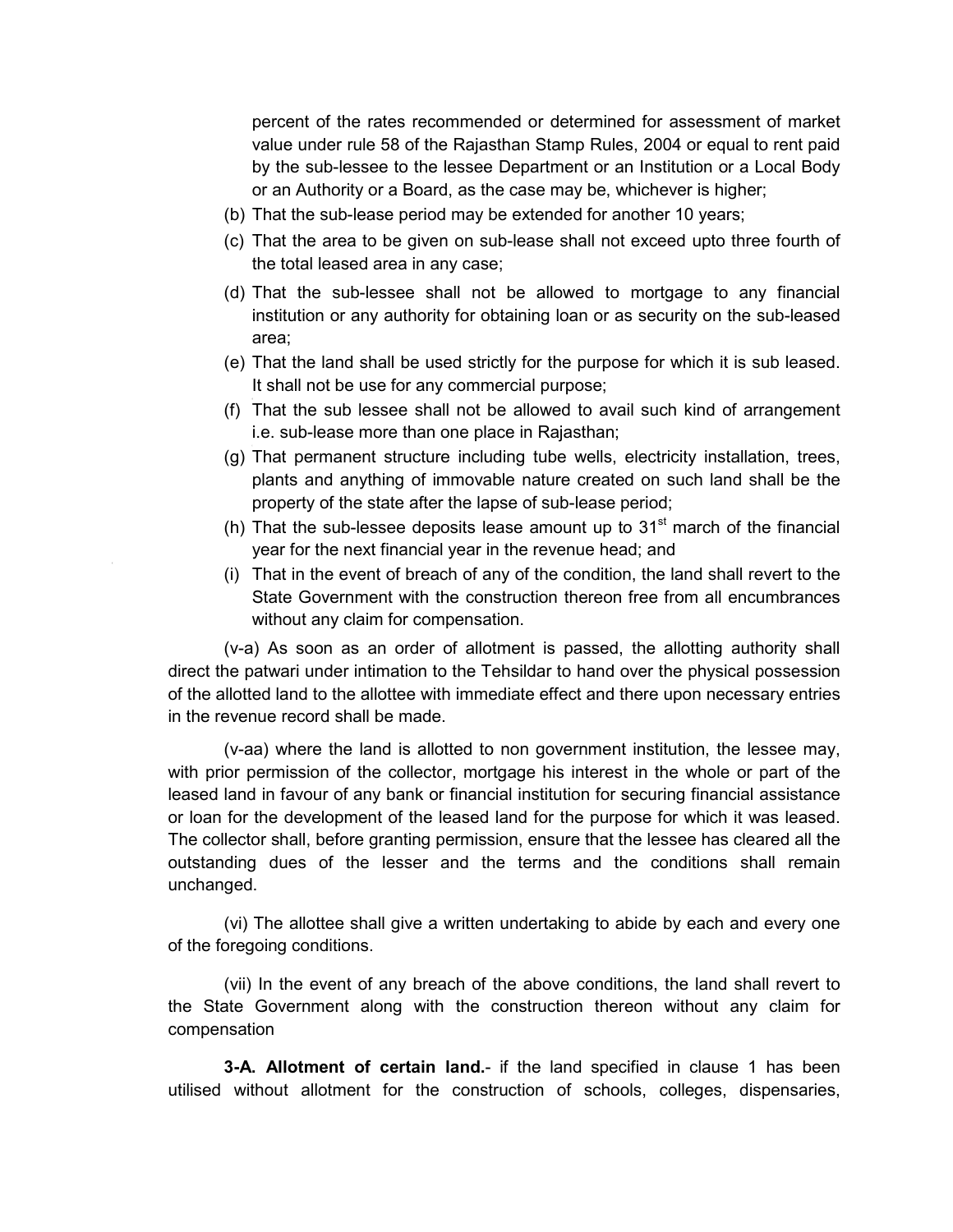dharamshalas and other buildings of public utility by government department or government institution or a local body or an authority or a board, such land may be allotted upto the maximum area as specified in clause 2 by the state government and if such land has been utilized by non-government institution such land may be allotted if,-

- (a) It is not against any law prevailing at the time of such allotment; and
- (b) If such non-government institution deposits following amount of as premium-
	- (i) equal to the premium prescribed in sub clause (ii) of clause 3 where total area does not exceed one bigha,
	- (ii) twice of the premium as prescribed in sub clause (ii) of clause 3 where total area is more than one bigha but does not exceed two bigha.
	- (iii) three times of the premium as prescribed in sub clause (ii) of clause 3 where total area is more than two bigha but does not exceed five bigha.
	- (iv) four times of the premium as prescribed in sub-clause (ii) of clause 3 where total area is more than five bigha but does not exceed ten bigha
	- (v) five times of the premium as prescribed in sub clause (ii) of clause 3 where the total area exceeds ten bigha.

**4 Allotting Authority -** Allotments under this order shall be made by –

- (i) The sub divisional officer having jurisdiction for purposes mentioned in sub- clauses (a), (g), (h), (j), (l), and (m) of clause 2 up to the maximum prescribed area.
- (ii) The Collector having jurisdiction for the purposes mentioned sub-clause (b),  $(b)$ ,  $(c)$ ,  $(e)$ ,  $(i)$ ,  $(k)$ ,  $(l-a)$ ,  $(t)$  and  $(u)$  and  $(v)$  of clause 2 upto the maximum prescribed area.
- (iii) The Commissioner having jurisdiction for the purposes mentioned in subclauses (d) , (dd) and (f) of clauses 2 up to the maximum prescribed area.
- (iv) The State Government for the purposes mentioned in sub clauses (n) of clause 2.

 Provided that no allotment other than to a Government Department or institution or a Local Body or an Authority or a Board shall be made without obtaining prior approval of the State Government.

 Provided further that allotment of land in excess of prescribed maximum area for any purposes under clause 2 shall be made by the State Government.

**4-A. Allotment of Land for setting up Technical Institutions in the lagging area. –** Notwithstanding anything contained in clauses 2, 3 and 4 the land may be allotted to private investors for setting up Technical Institutions in the lagging areas on the following conditions, Namely –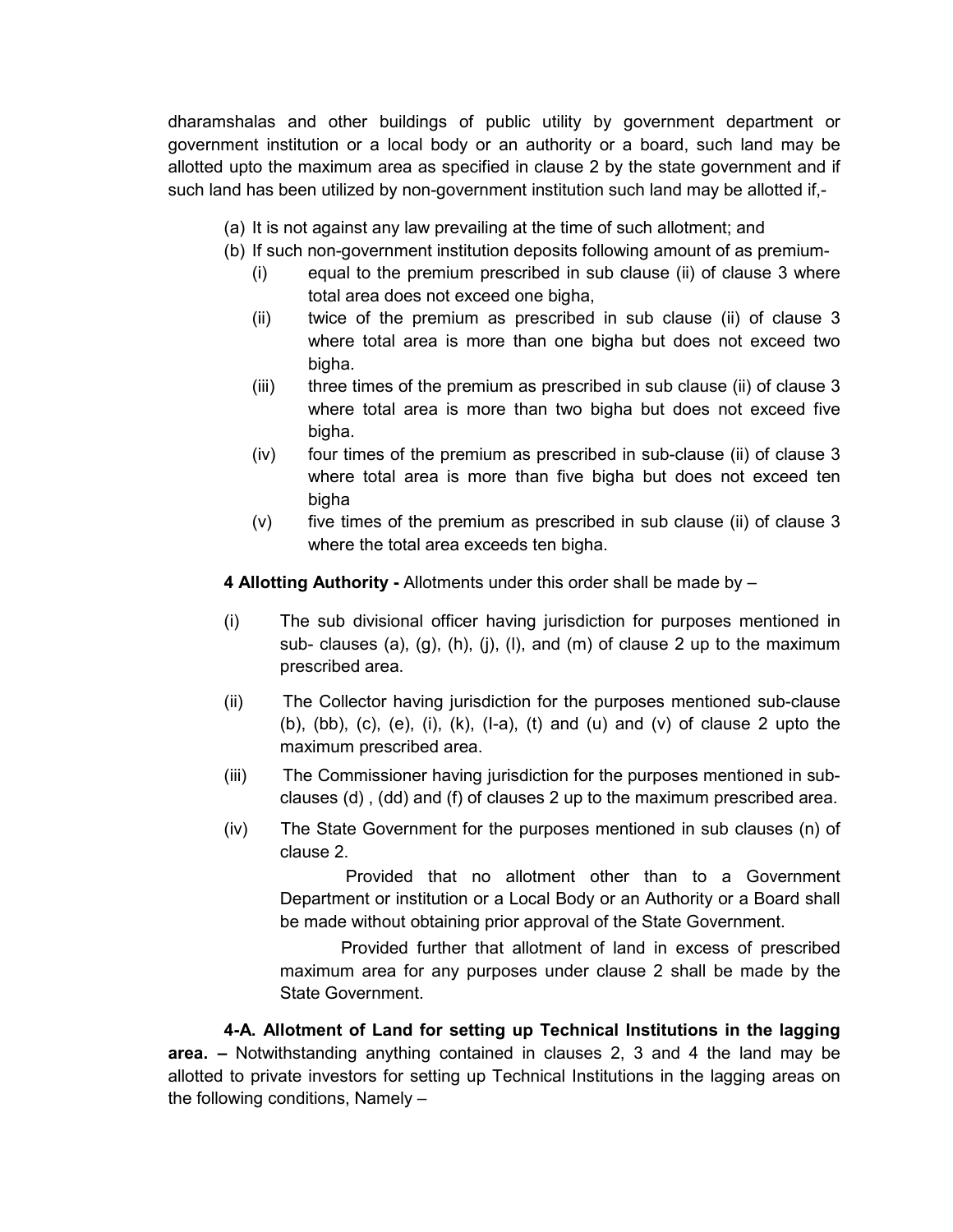- (i) The allotment shall be made on the lease hold basis for a period of 30 years and lease may be renew for another such period as the Government may decide from time to time. The land allotted prior to 31.01.2009 to Technical Institutions for a period of 25 years shall be deemed to have been allotted for a period of 30 years;
- (ii) The allotment shall be made free of cost;
- (iii) The allotment of land shall not exceed 5 bighas for setting up of Industrial Training Institutions and 10 acres for setting up of Engineering Colleges and 5 acres for setting up of Polytechnic Colleges but for setting up of Engineering Colleges and boys Polytechnic Colleges the land shall only be allotted outside the Municipal limit of the city;
- (iv) The land shall be allotted under this clause for setting up only one Engineering College and Polytechnic College in each Lagging District and for setting up only one Industrial Training Institution in each Lagging block;
- (v) The allottee shall establish the Institutions, for which the land is allotted within 18 months of allotment of land failing which the land shall revert to the State Government;
- (vi) The allotment shall be made by the collector after recommendation of the Department of Technical Education Government of Rajasthan Jaipur;
- (vii) The land shall be used strictly for the purpose for which it is allotted:

Provided that of the allottee of the land desires to use the land for any other purpose as specified in clause 2, the State Government, on application of allottee, if satisfied about the reasons for use of land of such other purpose, may grant permission. Such permission shall only be granted on payment of prevailing market price of the land calculated on the basis of market rates determined by the District Level Committee. The allottee shall be entitled to get the lease extended up to the remaining period to make it for 99 years in all; and

- (viii) The land shall vest in the State Government;
- (ix) The sale, sub letting or transfer in any form of the allotted land and construction thereupon shall not be made without the prior approval of the allotting authority; and
- (x) In the event of any breach of the above conditions the land shall revert to the State Government along with the construction thereon without any claim for compensation.

**Explanations** – For the purpose of this clause

1. 'Technical Institutions' means Engineering Colleges, Polytechnic Colleges and Industrial Training Institutions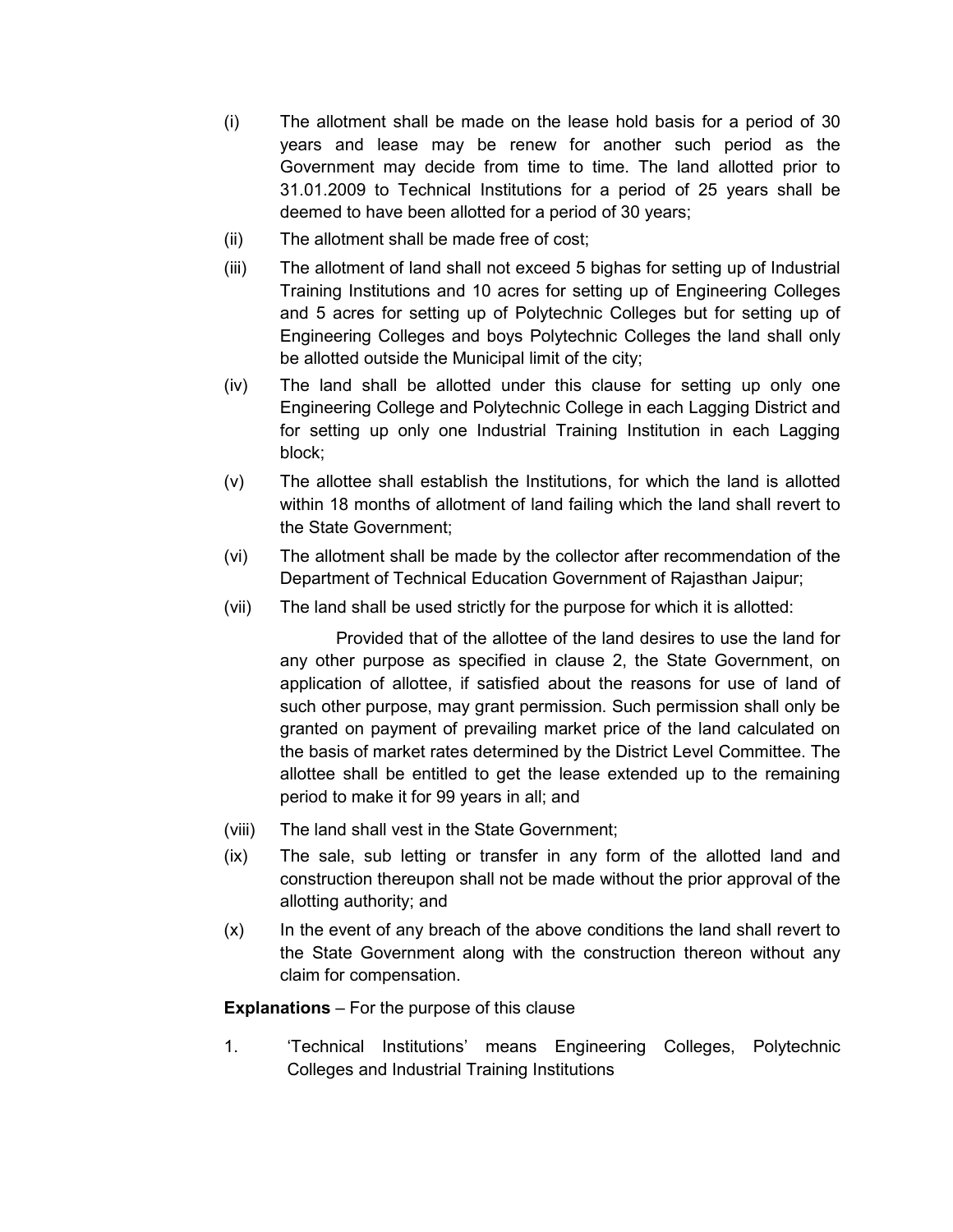- 2. 'Lagging districts ' means the districts which do not have any Engineering Colleges or Polytechnic College
- 3. 'Lagging blocks' means blocks which do not have any Industrial Training Institution"

**4-B. Allotment of land for setting up Primary School/Secondary/Senior Secondary School in rural and backward areas** –Notwithstanding anything contained in clauses 2, 3 and 4 the land may be allotted to private investors by the Collector on the recommendation of the committee constituted by the Department of School Education for setting up new Primary School/Secondary/Senior Secondary School in rural and backward area on the following Conditions, Namely –

- (i) that the allotment shall be made on the lease hold basis for a period of 30 years or till the school is run whichever is earlier, the lease may be renewed for another such period as the Government may decide.
- (ii) that no premium shall be charged for the allotment made under this clause.
- (iii) that the allotment of shall not exceed one acre for establishment of Primary School and five acre for establishment of Secondary/Senior Secondary School.
- (iv) that the allottee shall construct the building and establish the Primary School within six month and Secondary/Senior Secondary School within one and quarter year from the date of allotment as per norms determined by the School Education Department failing which the land shall revert to the State Government. In exceptional circumstances the State Government shall have the powers to extend the time limit as prescribed above. On the recommendation of the School Educations Department.
- (v) that the land shall be used strictly for the purpose for which it is allotted: Provided that if the allottee of the land desires to use the land for any other purpose as specified in clause 2, the State Government, on the application of the allottee, if satisfied about the reasons for use of land of such other purpose, may grant permission. Such permission shall only be granted on payment of prevailing market price of the land calculated on the basis of market rates determined by the District Level Committee. The allottee shall be entitled to get the lease extended upto the remaining period to make it for 99 years in all; and
- (vi) that the land shall vest in the State Government '
- (vii) that the allottee shall have no right to sale sub let or transfer in any form under this rule
- (viii) that in the event of breach of any of the conditions the land shall revert to the State Government with the construction thereon free from all encumbrances without any claim for compensation.

 **5. Remission of land revenue or rent** – Remission of land revenue or rent under sub-section (3) of Section 90 of the Rajasthan Land Revenue Act, 1956 for the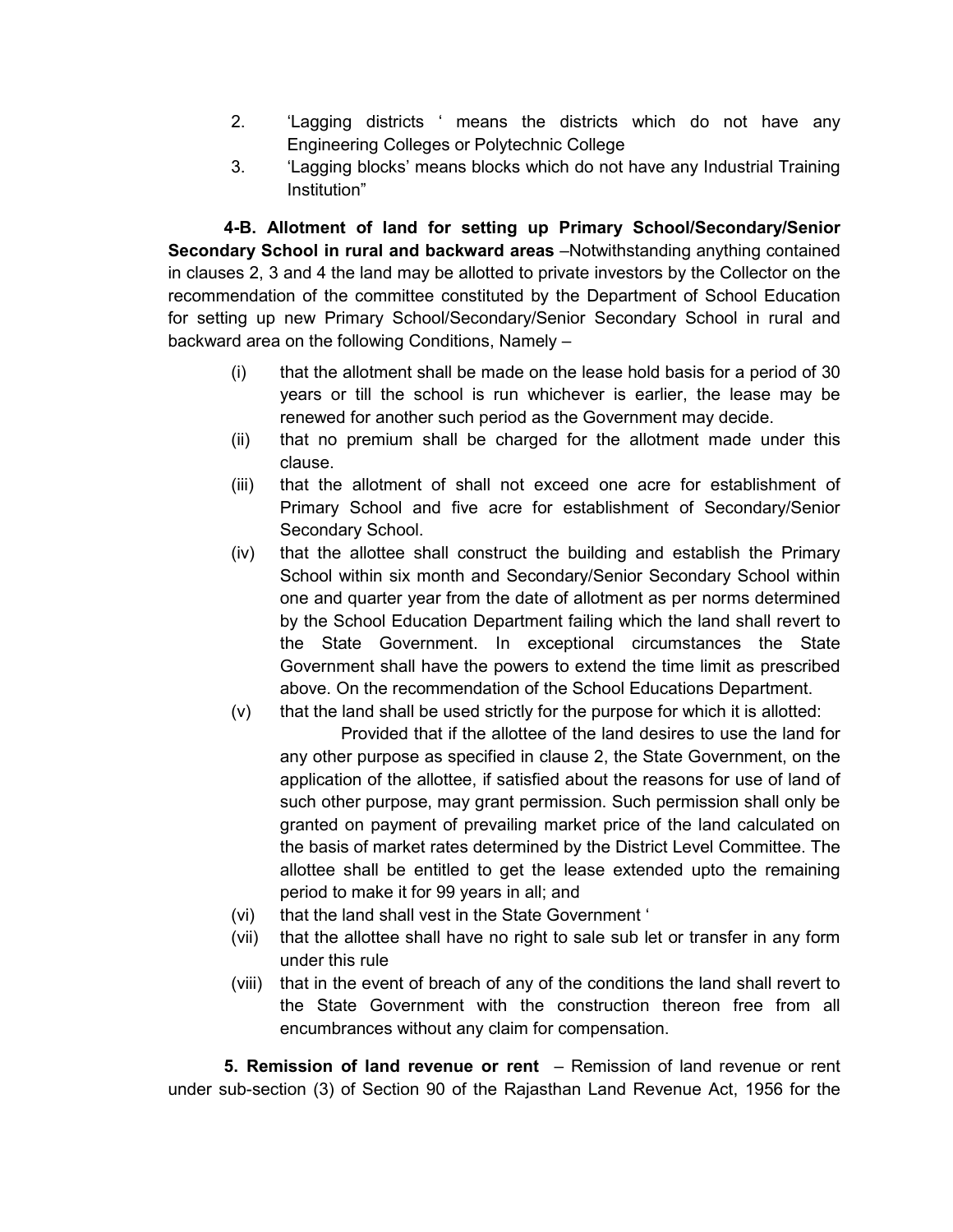land allotted under this order shall be sanctioned by the Collector concerned, provided that the area does not exceed the scale laid down in para 2 above.

**6. Supersession of Order No. F.6(89) Rev.B/58 dated 20th January, 1961-**  The foregoing provisions shall also govern the allotment of land to Government departments for the construction of schools, colleges, dispensaries etc. and this department's Order No.F.6(89) Rev. B/58 dated the  $20<sup>th</sup>$  Jan.,1961 is hereby cancelled.

 **7. Allotment by Government** – Notwithstanding anything hereinbefore contained in this order, the State Government may allot land exceeding the maximum area specified in para 2 on such terms and conditions as in may deem fit.

## **Form (I)**

This lease deed made on the MMMMMMM day of MMM. Between the Government of Rajasthan hereinafter called, the lessor, which expression shall unless excluded by subject or context, include his successors in office and permitted assigns of the one part and Shri  $\ldots$   $\ldots$   $\ldots$   $\ldots$   $\ldots$  S/o  $\ldots$  Resident of  $\ldots$   $\ldots$   $\ldots$  Tehsil ............... District hereinafter called the lessee which expression shall, excluded by subject or context include his successors and assigns of the other part.

Whereas the lessee has applied to the lessor for allotment of unoccupied Government land, described in the Schedule here to the purpose or MMMMMMM..

And whereas the lessor has agreed to grant the lease of the said land to the lessee for a period (99 years) on the terms and conditions hereinafter appearing

Now this Deed witnesses as follows -

- 1. That in pursuance of the aforesaid agreement the lessor hereby demises to the lessee the said land to hold the same upto the lessee from .......... Day of  $\ldots$ ....... for a period of (99 years)
- 2. That the parties here to mutually agree as follows. –
- (i) That the allotment shall be free of cost;
- (ii) That the term of lease shall be made for a period of 99years ;
- (iii) That the land shall be used strictly for the purpose for which it is allotted and the construction of the building for which the land is allotted shall be started within one year of allotment provided that land for the construction of a school or college may also be used land for an agricultural purpose connected with the school or college;
- (iv) That the land shall vest in the Government provided that if the land is allotted to a village panchayat for the construction of a Panchyat Ghar, it shall vest in the Panachyat ;